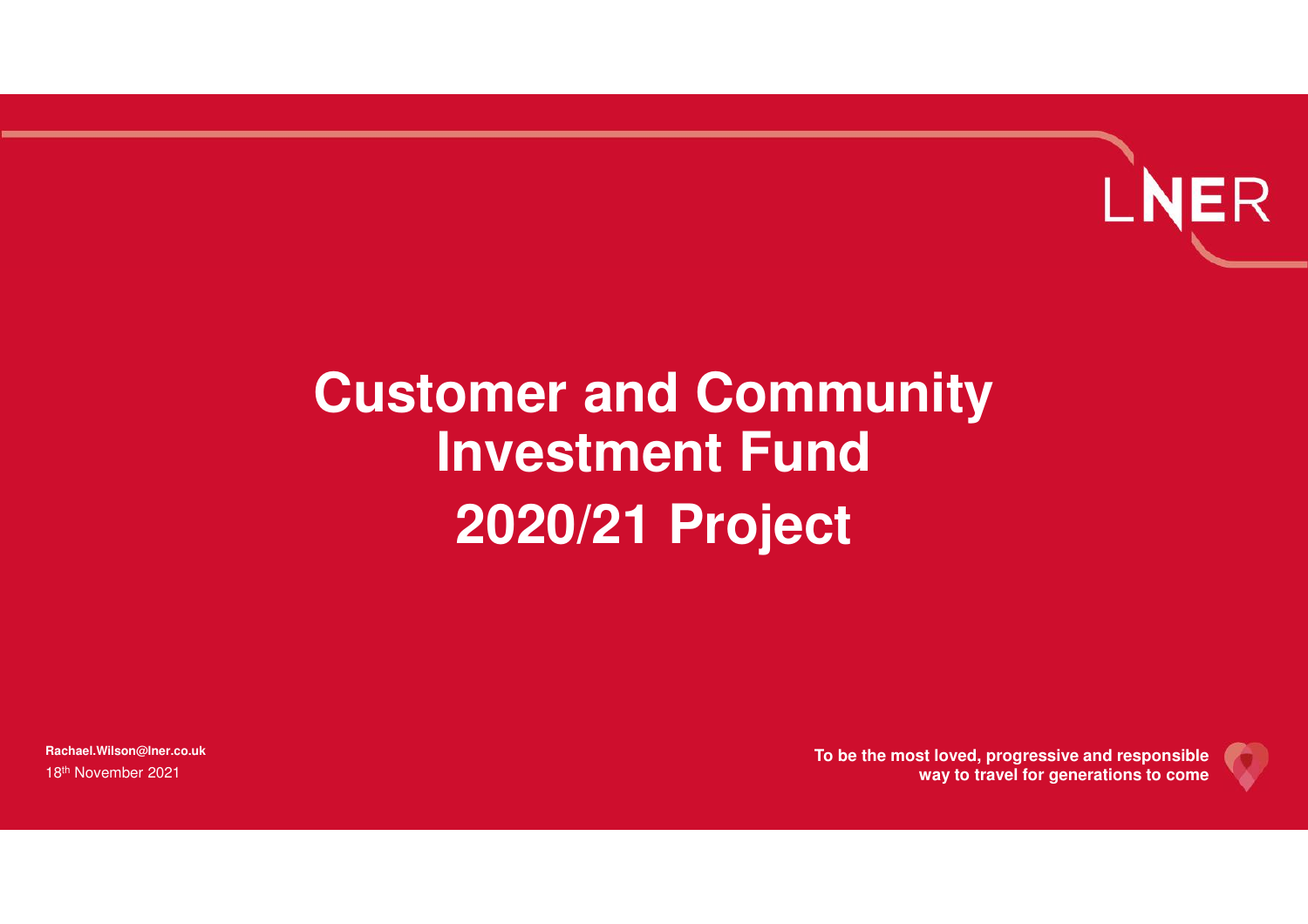### **Eyup Duck!**

No one should have no one. In Doncaster, around 6,000 over 65s living alone go weeks at a time without seeing or speaking to another person. This project facilitated meaningful long-term friendships for isolated older neighbours along with weekly Social Clubs in two localities in the town.

It deployed a mixture of video, voice calls and, when restrictions allowed, inperson visits and group gatherings.



### **Training Suite Upgrade**

The Bassetlaw Action Centre delivers a range of training courses to support employment. These are delivered in a fully accessible training suite with 12 laptops.

The existing laptops were 10 years old with windows software that would no longer be supported by Microsoft from the end of 2019, and therefore would have become obsolete. The funding was used to replace the laptops to enable the training courses to continue.







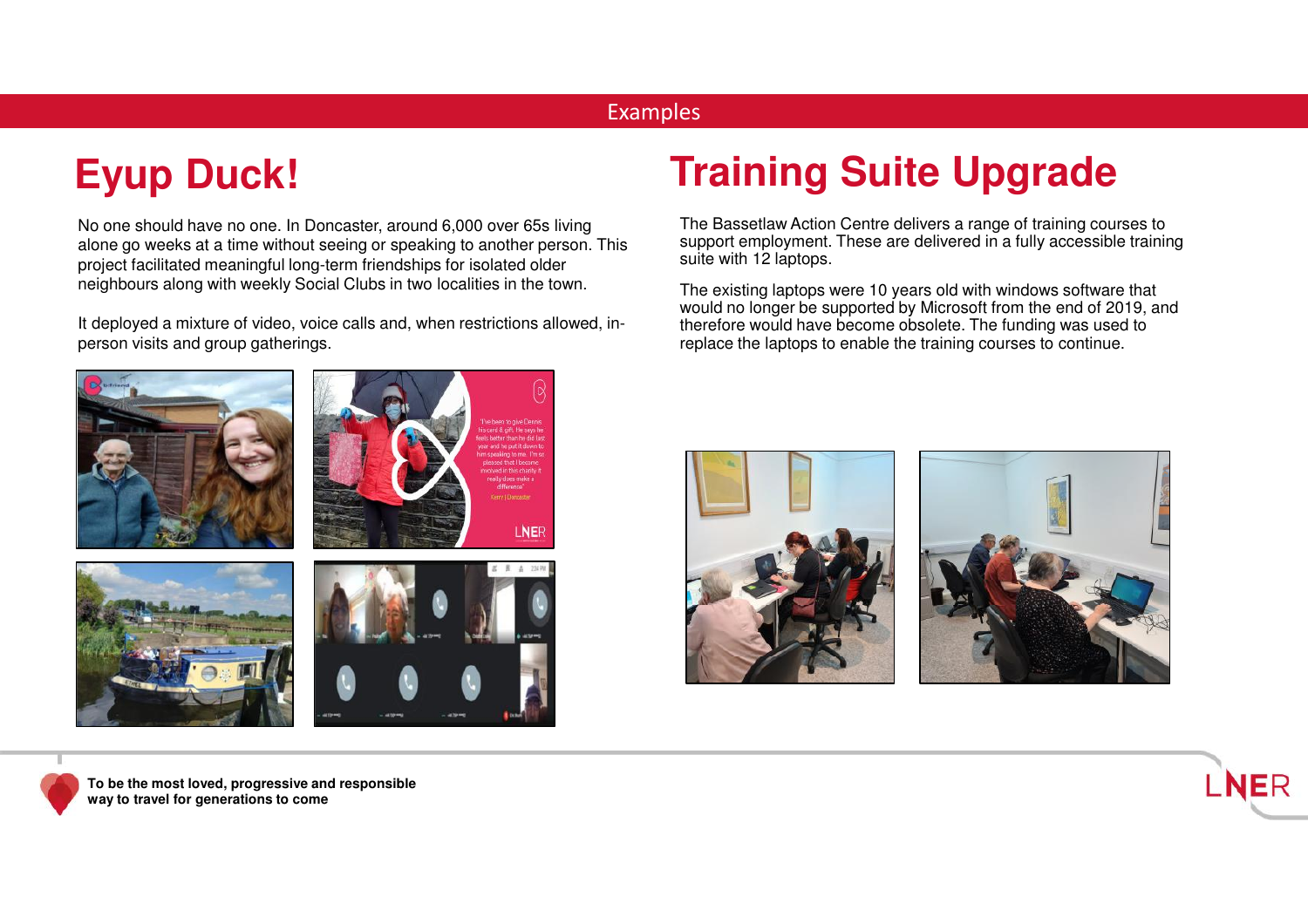### **Life in Colour**

A piece of theatre was created and shared with schools via a video, and used to create conversations around mental health, explaining the signs and symptoms, offering guidance on how the individuals can support their own (and others) mental health, and looked at why there is stigma around mental health.

#### **Bringing Music to Life**

Bringing Music to Life offered a taste of the transformative power of music to older people unable to experience it for themselves.

Performances were delivered to older people, particularly those with dementia, in care homes, day centres and hospices –promoting social inclusion and wellbeing.

As a result of Covid restrictions, the performance were delivered via Zoom or pre-recorded and then shared with care homes, day centres and hospices.









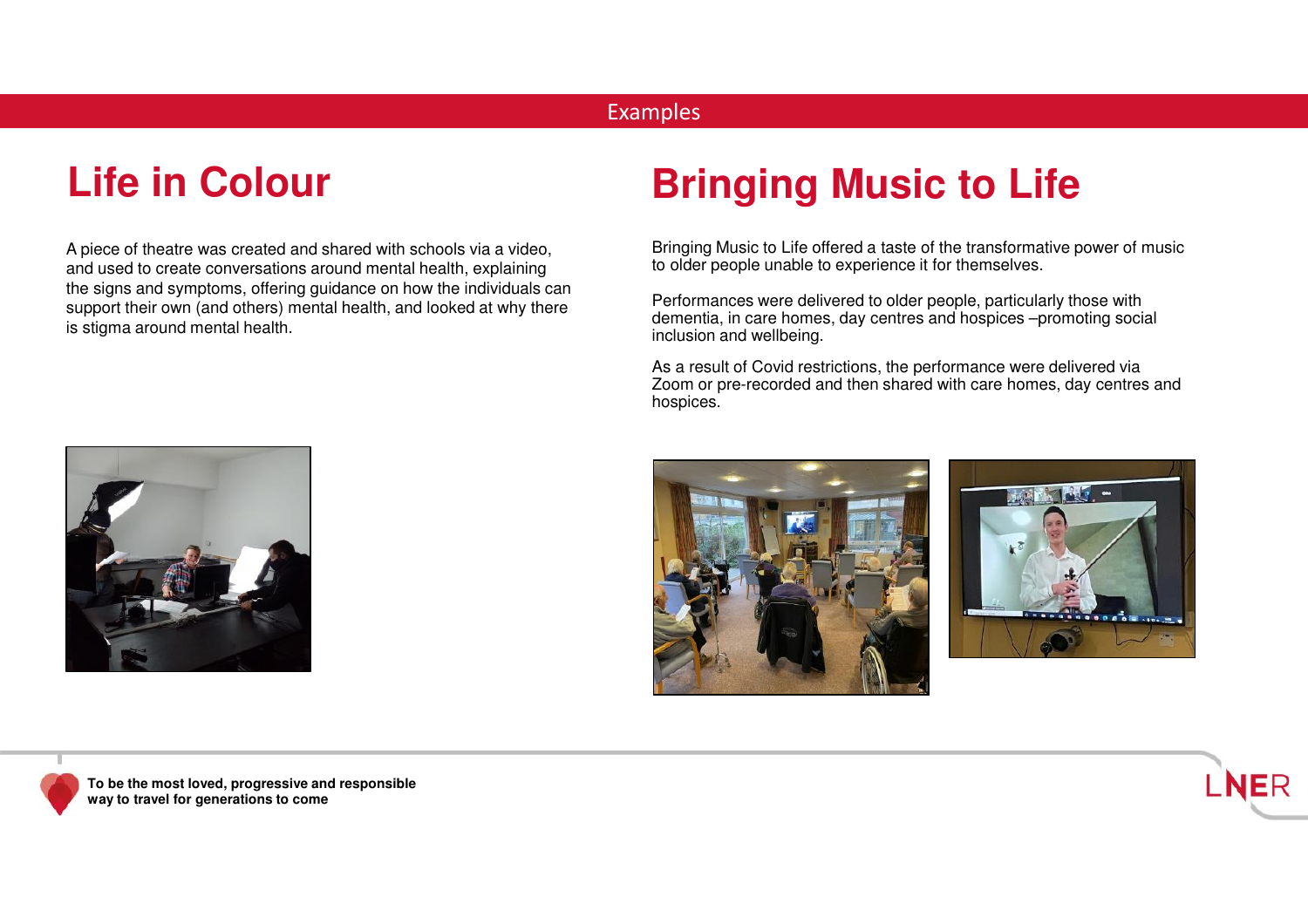### **Community Outreach**

We supported 13 Samaritan branches along the East Coast Main Line, including Aberdeen Samaritans.

The aim of Aberdeen Samaritans' project "Unearthing Farming" was to improve the community feel of the services offered around the city and Aberdeenshire, with a particular focus on the farming community.





"Unearthing Farming Lives" is a film that examines some of the most common causes of mental health problems, as well as their potential solutions, within the farming and wider agricultural community

https://youtu.be/k\_CVh\_jX6Mc

### **Opening Up**

A theatrical piece was delivered for a week from 27 September 2021, at the Union Theatre in London. This highlighted the effects that mental health challenges have on people, their surroundings, and family and friends.

The show focused on the audience being the listener and understanding the issues the characters faced and looked to make them question themselves, and how they deal with mental health challenges.







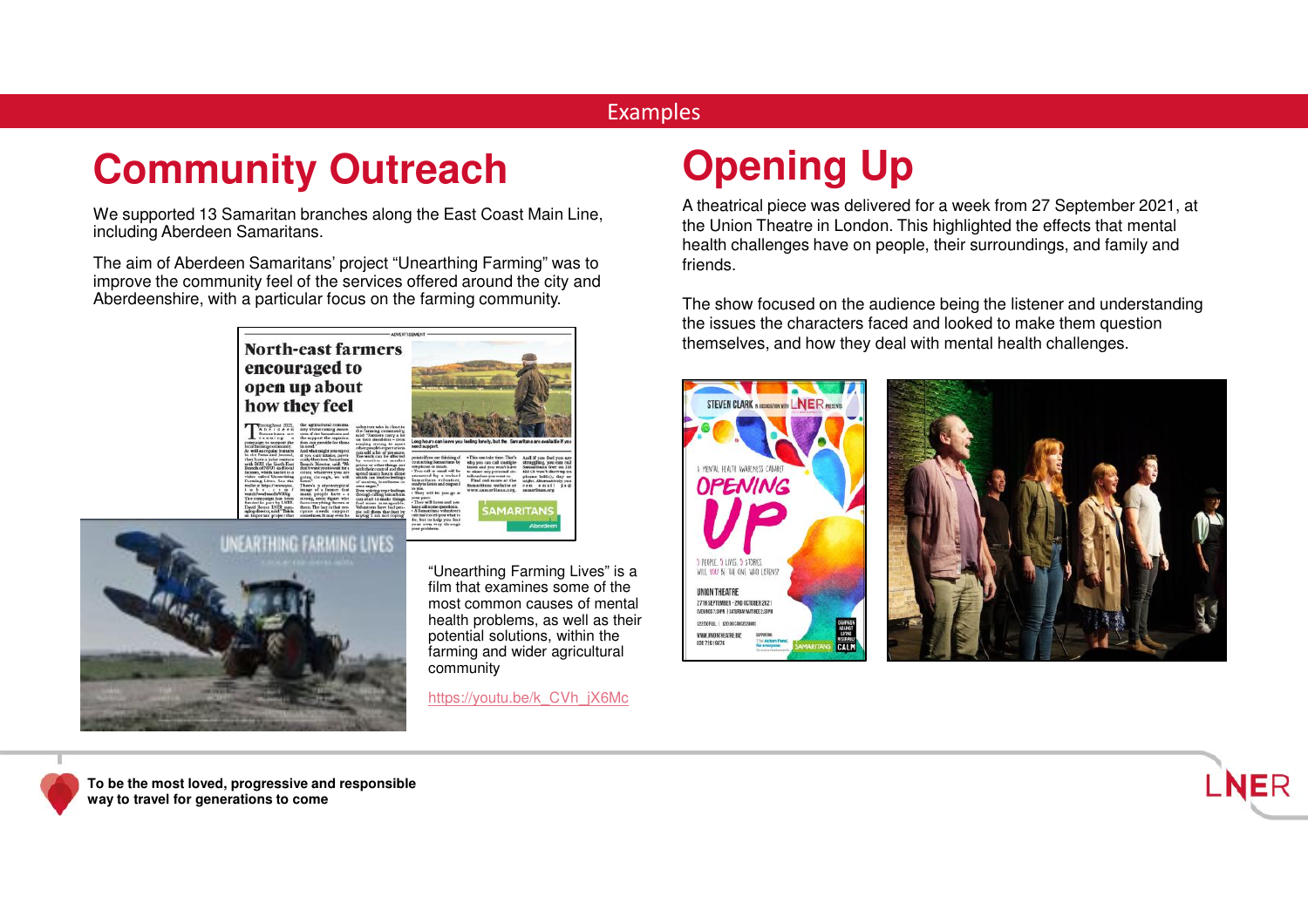#### **On board with Stories**

This was a learning and wellbeing programme that used books and stories to help vulnerable young children build their happiness and resilience, understand themselves and others, and make sense of the world around them.

This largely took place in children's centres to engage children and families living in disadvantaged communities in the north east.

The project supported early learning, readiness for school and childhood resilience – key factors in positive education and mental health outcomes for children. It also reduced isolation for both parents and children during the period of the Covid-19 pandemic.



**To be the most loved, progressive and responsible** 

**way to travel for generations to come**



#### **Therapeutic Gardening**

This projected delivered a mental health and wellbeing programme, enabling homeless people in Newark to take part in gardening projects as a means of getting them outdoors.

It provided opportunities for the participants to offload issues in a calm none threatening environment, learn new skills and gain confidence.

### Update — Volunteering funded by<br>LNER Community Fund

We continue to make very good use of the funding from LNER.

The gardening project at our properties has given the<br>residents purpose and focus. Whilst making use of practical skills, this is a fantastic activity for our residents honing transferable skills whilst at the same time improving well-being and lifting the mood! Volunteering is so rewarding - NET young people

have been volunteering at Beaumond House and helping to maintain the grounds there as well as creating a new herb garden. Volunteering in the community is the best way to help gain confidence and to feel a sense of achievement. Supporting Beaumond House

has meant that our young residents have met new people

giving them an opportunity to develop their social skills. They are engaging with the local community<br>and gaining skills to help them into employment and improve their CV's. The work is ongoing for the herb garden and the residents are happy to give their time to help. We have been busy

weeding, digging up dead plants and clearing the area. ЕR





IER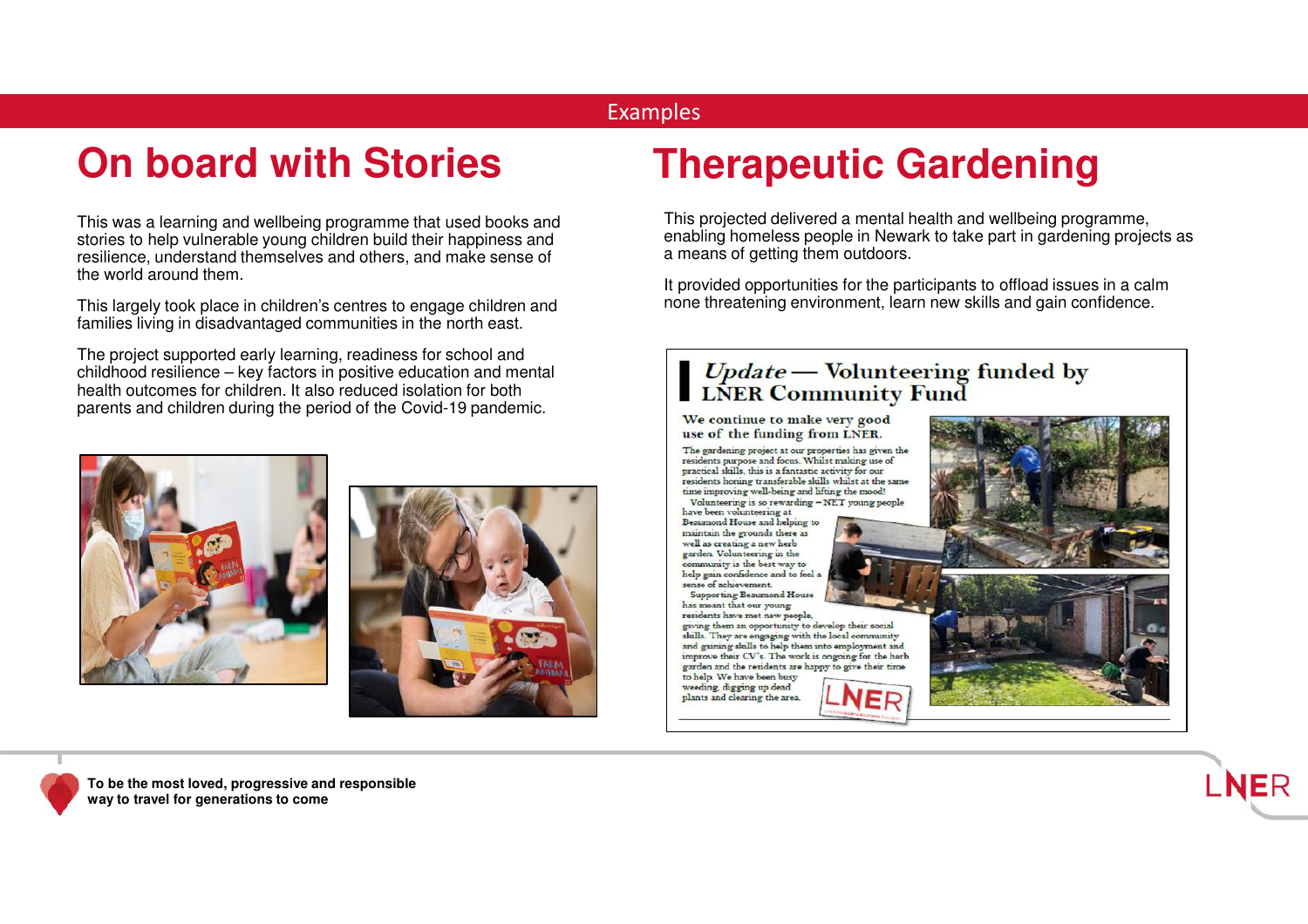#### **Health Parks Healthy People**

Grow Together Eat Together Holiday Programme supported families on low incomes during the school holidays to keep their children active and entertained, whilst providing good quality nutritious food.





#### **Dentist Service**

KEY provide meals and other services to the homeless and socially excluded in York – including a access to a mobile dentist as many clients are either unable to register for a dentist or are unable to afford treatment.

Access to a dentist is usually provided once every three months, and the CCIF allocation was used to increase this frequency to once every two months, so that more individuals could access the service and also to enable a shorter timescale for follow-up treatment.



IER

Some great news at last!

 $\overline{\mathbf{Q}}$  23 June  $\cdot \mathbf{\odot}$ 

Kitchen for Everyone. York.

After well over a year we are finally able to get the fantastic team from Dentaid back in York for 2 sessions.

 $\cdots$ 

10-3pm on the 13th July and

10-3pm on the 13th August.

The van will be located in the Changing Lives Hostel car park on Union Terrace.

Booking is not currently needed but this may be updated nearer the sessions.

We can't thank everyone enough for their generosity in supporting our fundraising efforts so that these sessions are free for our homeless and vulnerable service users.

**THANKYOU!!** WUACAW W

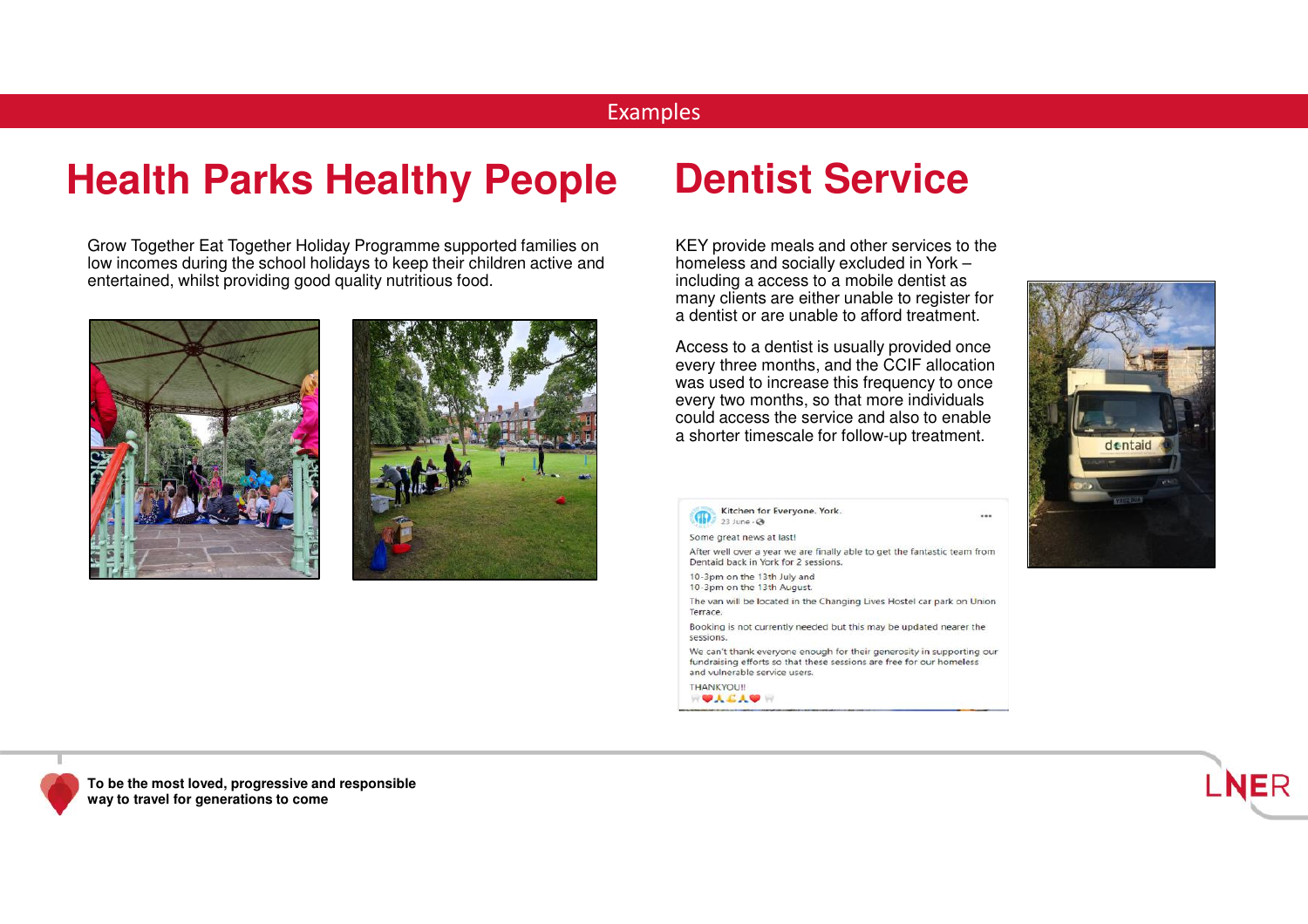| <b>CCIF Scheme</b>                             | <b>Details of specific issues</b>                                                                                                                                                                                                                                                                                                                                                                                                                                                                                                                                                                                                                                                                                                                                                                                                                                                                                                                                                                                                             |
|------------------------------------------------|-----------------------------------------------------------------------------------------------------------------------------------------------------------------------------------------------------------------------------------------------------------------------------------------------------------------------------------------------------------------------------------------------------------------------------------------------------------------------------------------------------------------------------------------------------------------------------------------------------------------------------------------------------------------------------------------------------------------------------------------------------------------------------------------------------------------------------------------------------------------------------------------------------------------------------------------------------------------------------------------------------------------------------------------------|
| Mind Your Step                                 | This project is designed around community-based delivery. Which has provided 1-1 customised intervention to fit the needs of<br>the clients. The service supports mental resilience and stimulates social and economic engagement.                                                                                                                                                                                                                                                                                                                                                                                                                                                                                                                                                                                                                                                                                                                                                                                                            |
| Caring for the Mind                            | Delivered a holistic package of support for unpaid carers. Which has supported vulnerable, unpaid carers with their mental<br>health by ensuring they can access the right support at the right time.                                                                                                                                                                                                                                                                                                                                                                                                                                                                                                                                                                                                                                                                                                                                                                                                                                         |
| The Key to Skills & Confidence                 | This project has enabled young people facing challenging circumstances to improve their self-confidence, build essential life<br>skills and form a growth mindset                                                                                                                                                                                                                                                                                                                                                                                                                                                                                                                                                                                                                                                                                                                                                                                                                                                                             |
| All Aboard                                     | This project has increased the level of support available to young people with sight loss, and their families. It has enabled<br>parents of children with sight loss, to access a support network, resources, activities in York and links into public services.                                                                                                                                                                                                                                                                                                                                                                                                                                                                                                                                                                                                                                                                                                                                                                              |
| The Lantern Initiative - Moving on<br>Together | This project focused on homeless people, the marginalised and those with mental health issues.<br>The cathedral provides a listening ear, a place to sit or sleep, access to new toilets and a shower and information about partner<br>organisations across the city. Individuals are also offered the opportunity to volunteer in roles around the Cathedral which will<br>improve their self-esteem and help them move towards potential employment.                                                                                                                                                                                                                                                                                                                                                                                                                                                                                                                                                                                        |
| 'Ask for Clive' York                           | The scheme will help to ensure a welcoming and safe environment in social venues across York by promoting an ethos of zero<br>tolerance on discrimination, with a specific focus on the LGBT+ community.                                                                                                                                                                                                                                                                                                                                                                                                                                                                                                                                                                                                                                                                                                                                                                                                                                      |
| The Health and Wellness Hub                    | This project provided weekly community health and wellbeing hubs. These "hubs" provided a means of addressing health and<br>wellbeing needs and concerns of attendees, and assist in reducing the high levels of social isolation that exists in Motherwell.<br>Given the impact of COVID and associated restrictions our plans for this work had to be adapted. In the last 12 months we have<br>delivered COVID emergency response service; food parcels, prescription collection etc.<br>As we moved out of the initial emergency response we started up some longer term support services; online yoga, pilates and tai<br>chi classes, and, what has become a core part of our services, online/telephone wellbeing and befriending support. This<br>befriending support has been hugely beneficial to our service users who, through consultation, informed us that they wanted a<br>service like this to continue beyond COVID. Consequently we are now starting to operate the Hub Buddies Befriending and Peer<br>support programme. |

LNER

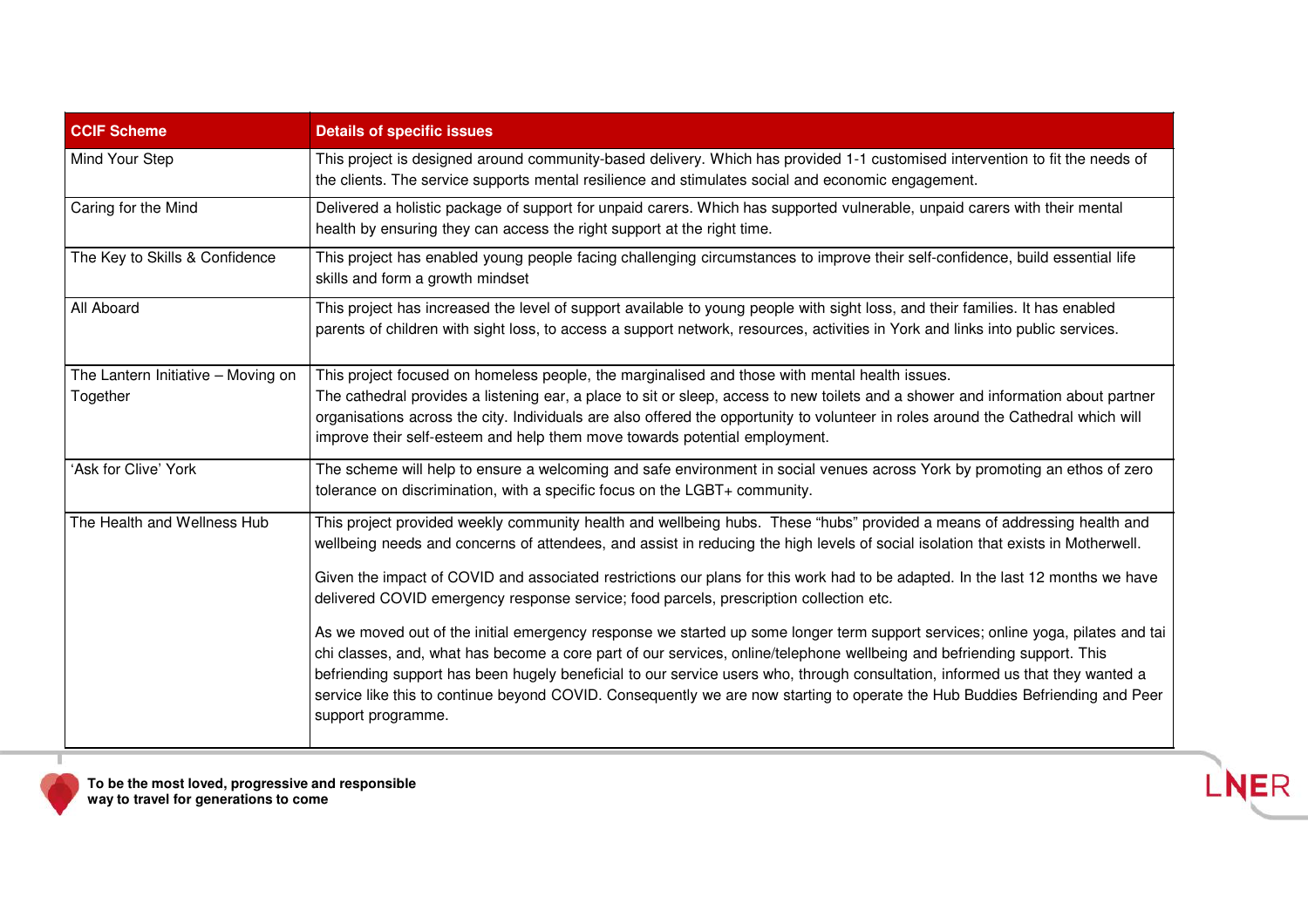| <b>CCIF Scheme</b>                                                 | <b>Details of specific issues</b>                                                                                                                                                                                                                                                                                                                                                                                                                                                                                                                                                                                                                                                                                                                                                                                                                                                                                                                                                                                                                              |
|--------------------------------------------------------------------|----------------------------------------------------------------------------------------------------------------------------------------------------------------------------------------------------------------------------------------------------------------------------------------------------------------------------------------------------------------------------------------------------------------------------------------------------------------------------------------------------------------------------------------------------------------------------------------------------------------------------------------------------------------------------------------------------------------------------------------------------------------------------------------------------------------------------------------------------------------------------------------------------------------------------------------------------------------------------------------------------------------------------------------------------------------|
| HenPower                                                           | HenPower engaged with older people in accessible creative activities and hen-keeping. It aimed to improve older people's lives,<br>by reducing social isolation, feelings of anxiety and depression, and in turn improving wellbeing and positivity in care settings. It<br>also supported the participants in building strong relationships and friendships within their communities.                                                                                                                                                                                                                                                                                                                                                                                                                                                                                                                                                                                                                                                                         |
| <b>Black and Blue</b>                                              | Filling a need with those trying to flee domestic and honour-based violence, by working with safe houses, refuges and services<br>trying to assist them, in staying safe.<br>The project delivered goods to more than twenty five refuges and safe house services for people fleeing domestic abuse and<br>violence. The vast majority were directly on the LNER route, from Scotland to London and between. We sent out hundreds of face<br>masks, toilet roll, hand sanitiser, cleaning goods and mixed essential toiletries. We also provided 200 items of much needed<br>bedding. We also supplied one refuge with much needed emergency nightwear that they issue to new arrivals who come into the<br>service in just the clothes they stand up in. During the pandemic one refuge badly needed baby items that we supplied. Our<br>expectation was exceeded as we managed to send out goods to the value of more than two and half times what they cost to<br>services who always struggle to source practical help, no more so that during a pandemic. |
| Early Intervention for Children with                               | Think Children have delivered support to disadvantaged children who are struggling to cope with adversity and trauma, but do not                                                                                                                                                                                                                                                                                                                                                                                                                                                                                                                                                                                                                                                                                                                                                                                                                                                                                                                               |
| Challenging Childhoods at risk of<br>developing poor mental health | meet the threshold for statutory services. The aim is to help the children develop strategies to cope with adverse influences in the<br>future, and to overcome emotional strains through opening up about their difficulties and talking through them. In the longer term<br>hopefully this means that the children reach their full potential both educationally and meet their aspirations. Teachers say the<br>children return to class more settled and ready to learn, so evidence is there in the short term. Follow up evaluation after 3<br>months shows that improvements made, remain and sometimes even improve which would suggest a long term benefit. This<br>benefit means peers, parents, siblings and the wider community all gain.                                                                                                                                                                                                                                                                                                          |
| <b>Positive Travel Project</b>                                     | All children were positive on how their felt their sessions had gone and gave an average of 9.5 out of 10 on a star feedback form.<br>The Positive Travel Project has supported disabled people and carers of all ages to tackle the barriers they face in accessing<br>transport and travel. The project offered a range of options including individual travel training, group access to social and leisure<br>opportunities for disabled people and their families, and group participation to tackle issues affecting disabled people.                                                                                                                                                                                                                                                                                                                                                                                                                                                                                                                     |

LNER